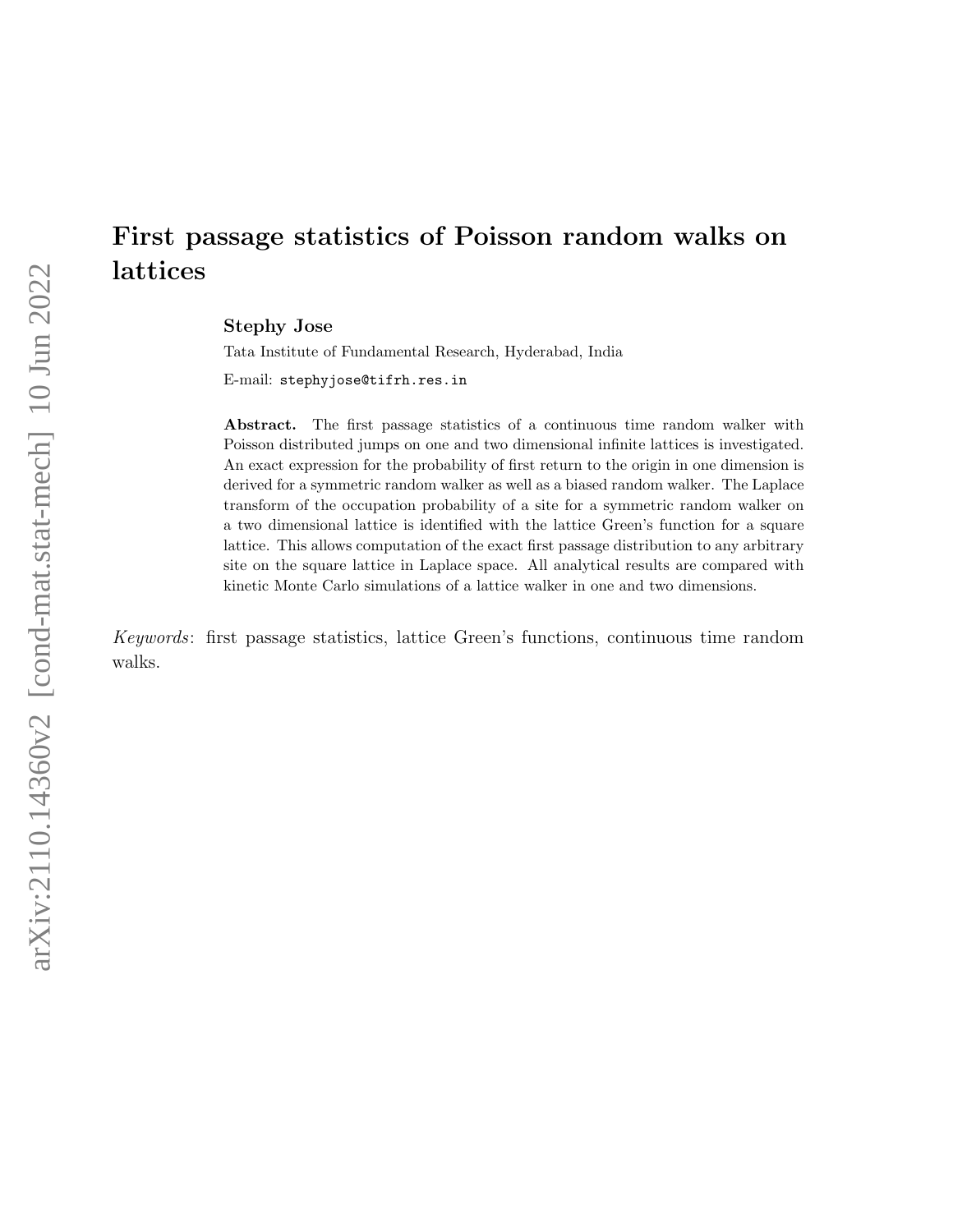# Contents

|                             |                                         | 1 Introduction | 3              |
|-----------------------------|-----------------------------------------|----------------|----------------|
| $\mathcal{D}_{\mathcal{L}}$ | Biased random walk in one dimension     |                | $\overline{4}$ |
|                             | 2.1                                     |                | $\overline{4}$ |
|                             |                                         |                |                |
| 3                           | Symmetric random walk in two dimensions |                | 9              |
|                             |                                         |                |                |
|                             |                                         |                |                |
|                             | 4 Summary and conclusions               |                | 13             |
|                             | 5 Acknowledgments                       |                | 14             |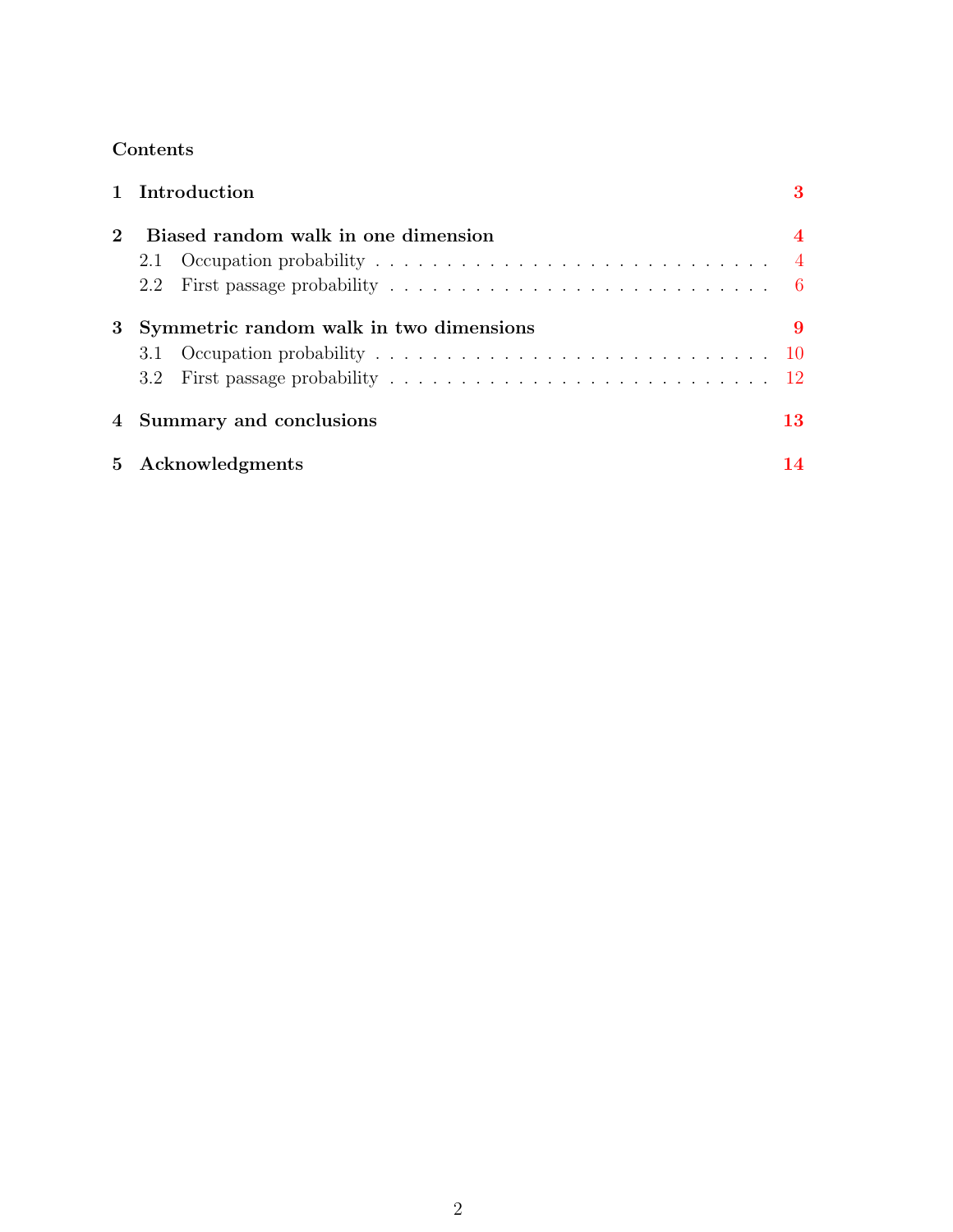# <span id="page-2-0"></span>1. Introduction

The classic problem of first passage statistics has long been of interest due to its applications in diverse fields such as biology  $[1-3]$  $[1-3]$ , reactions  $[4,5]$  $[4,5]$ , and trade triggers  $[6-8]$  $[6-8]$ amongst others. George Polya's famous recurrence theorem [\[9\]](#page-13-7) states that a symmetric discrete time random walk is recurrent in one and two dimensions, but transient in three dimensions. However, a biased random walk is transient in all dimensions where the probability of ever returning to the origin is always less than 1. Polya studied the symmetric random walk problem in discrete space and discrete time. In this paper, we analyse the same problem in continuous time. Continuous Time Random Walks (CTRWs) [\[10,](#page-13-8) [11\]](#page-13-9) find a variety of applications in diverse fields such as financial economics, fractional calculus (anomalous diffusion) as well as queueing theory [\[12,](#page-13-10)[13\]](#page-13-11).

There have been numerous studies on first passage problems in stochastic processes [\[14–](#page-13-12)[18\]](#page-13-13). Discussions on the asymptotics of the first return probability for discrete time random walks on lattices in different dimensions can be found in [\[19\]](#page-13-14). The first passage properties of a biased random walker in one dimension in the continuous time domain had been extensively analysed in [\[20,](#page-13-15) [21\]](#page-13-16). These studies are for the first passage to any site other than the origin. The exact expression for the probability of first return to the origin of a biased continuous time random walker in one dimension is still not derived to the best of the author's knowledge.

Although the exact form for the occupation probability of a lattice site for a continuous time random walker with Poisson distributed jumps on a d dimensional lattice is exactly known  $[21-24]$  $[21-24]$ , the exact expression for the Laplace transform of the occupation probability is not known even in two dimensions. Since there are fundamental relations connecting the occupation probability and first passage probability distributions in the Laplace domain, a closed form expression for the Laplace transform of the occupation probability gives direct insight into the first passage probability distribution.

In this paper, we analyse the first passage statistics of a random walker on one and two dimensional lattices with nearest neighbour jumps. Time is treated as a continuous variable. The instants at which the jumps occur are Poisson distributed and the process considered is Markovian. First, the exact closed form expression for the first return probability to the starting site for a biased random walker in one dimension is derived in terms of modified Bessel functions and Struve functions. Next, an exact expression for the characteristic function of the first passage probability of a symmetric random walker to an arbitrary site in two dimensions is derived in terms of generalised hypergeometric function. In general, characteristic functions are useful as the term by term inversion of the series expansion of the characteristic function in the transformed variable in the required limit gives the corresponding limiting forms in the real domain. For example, one could extract the asymptotics of the time dependent quantities by knowing the corresponding Laplace transforms. As the Laplace transform is in fact the moment generating function, we can compute all the moments of the corresponding distribution.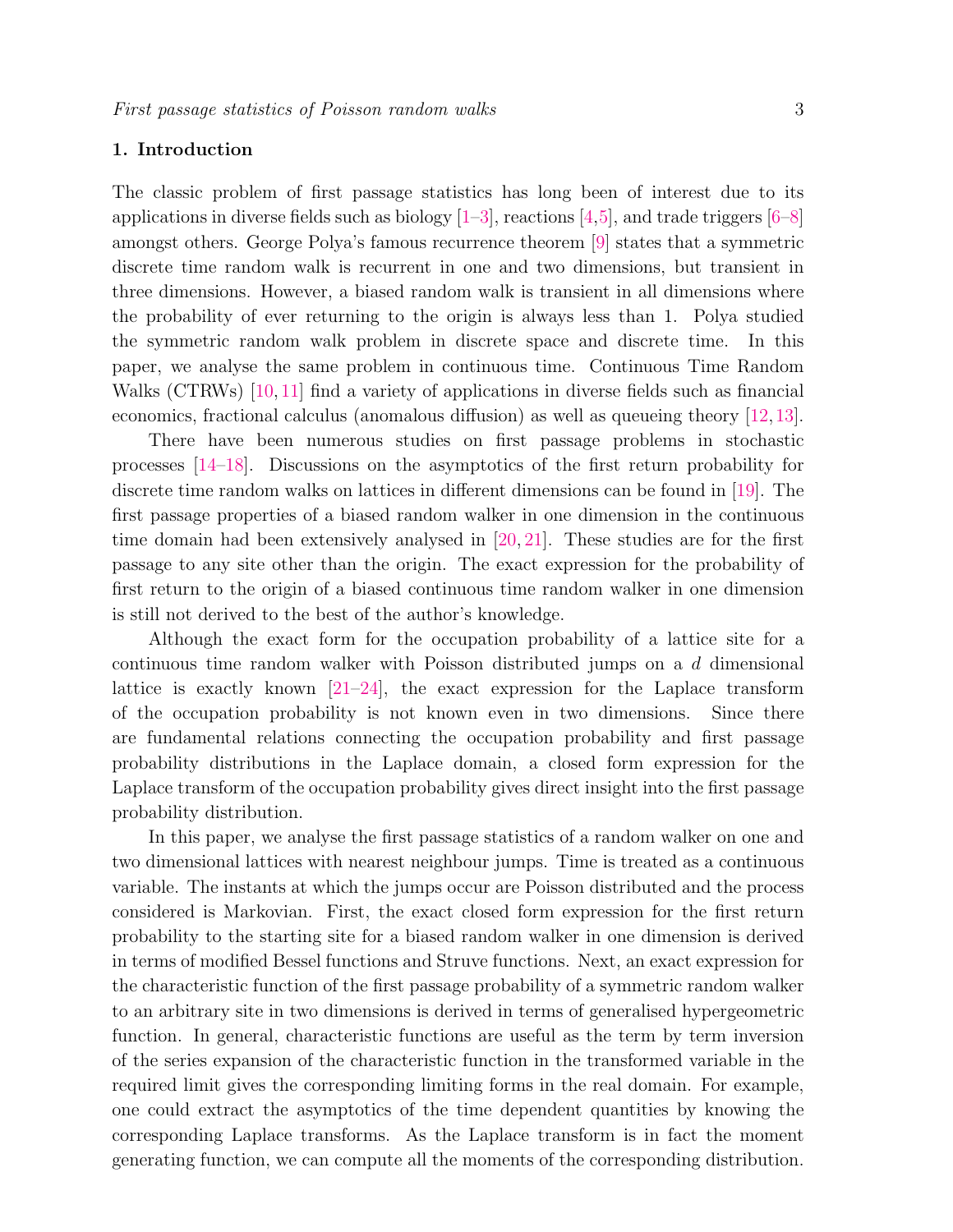Thus, one can calculate the mean first passage time as well as the recurrence properties of the random walker. The exact characteristic function for the first passage probability density of a symmetric random walker on a two dimensional square lattice is derived by mapping to the square lattice Green's function. In addition, the already known results for the probability distributions such as the occupation probability of a general site in one and two dimensions and the probability of first passage to any site other than the origin in one dimension are also derived in this paper for completeness.

# <span id="page-3-0"></span>2. Biased random walk in one dimension

We first consider the motion of a biased random walker on an infinite one dimensional lattice where the lattice points are labelled by the variable  $x; x$  can take any integer values. The simple case where the walker is allowed to hop only to the nearest neighbour sites is studied. The translational rates for a positively directed walker along the positive and negative x directions are  $(\frac{1}{2} + \epsilon)$  and  $(\frac{1}{2} - \epsilon)$  respectively. Similarly, the translational rates for a negatively directed walker along the positive and negative  $x$ directions are  $(\frac{1}{2} - \epsilon)$  and  $(\frac{1}{2} + \epsilon)$  respectively. The value of  $\epsilon$  is bounded between 0 and  $\frac{1}{2}$ . Let us define  $P(x,t)$  as the probability for a biased random walker to be at site x at time t subjected to the initial condition that  $P(x, 0) = \delta_{x,0}$ . One can write the equation for the evolution of  $P(x, t)$  as

<span id="page-3-2"></span>
$$
\frac{\partial P(x,t)}{\partial t} = \left(\frac{1}{2} + \epsilon\right) P(x-1,t) + \left(\frac{1}{2} - \epsilon\right) P(x+1,t) - P(x,t),\tag{1}
$$

where  $(\frac{1}{2} + \epsilon)$  and  $(\frac{1}{2} - \epsilon)$  are the probabilities to hop to right and left respectively. This equation holds for a walker biased along the positive  $x$  direction. One can write a similar equation for a walker biased along the negative  $x$  direction.

#### <span id="page-3-1"></span>2.1. Occupation probability

The Laplace transform of  $P(x, t)$  is defined as

$$
\tilde{P}(x,s) = \int_0^\infty e^{-st} P(x,t)dt.
$$
\n(2)

Laplace transforming equation [\(1\)](#page-3-2) gives

<span id="page-3-3"></span>
$$
P(x,0) = (s+1)\tilde{P}(x,s) - \left(\frac{1}{2} + \epsilon\right)\tilde{P}(x-1,s) - \left(\frac{1}{2} - \epsilon\right)\tilde{P}(x+1,s).
$$
 (3)

Solving [\(3\)](#page-3-3) for the initial condition  $P(x, 0) = \delta_{x,0}$  yields

<span id="page-3-4"></span>
$$
\tilde{P}(x,s) = \begin{cases}\n\frac{1}{\sqrt{s(s+2)+4\epsilon^2}} \left( \frac{(s+1) - \sqrt{s(s+2)+4\epsilon^2}}{(1-2\epsilon)} \right)^x, & x \ge 0, \\
\frac{1}{\sqrt{s(s+2)+4\epsilon^2}} \left( \frac{(s+1) + \sqrt{s(s+2)+4\epsilon^2}}{(1-2\epsilon)} \right)^x, & x \le 0.\n\end{cases} (4)
$$

For  $x = 0$  we obtain,

<span id="page-3-5"></span>
$$
\tilde{P}(0,s) = \frac{1}{\sqrt{s(s+2) + 4\epsilon^2}}.\tag{5}
$$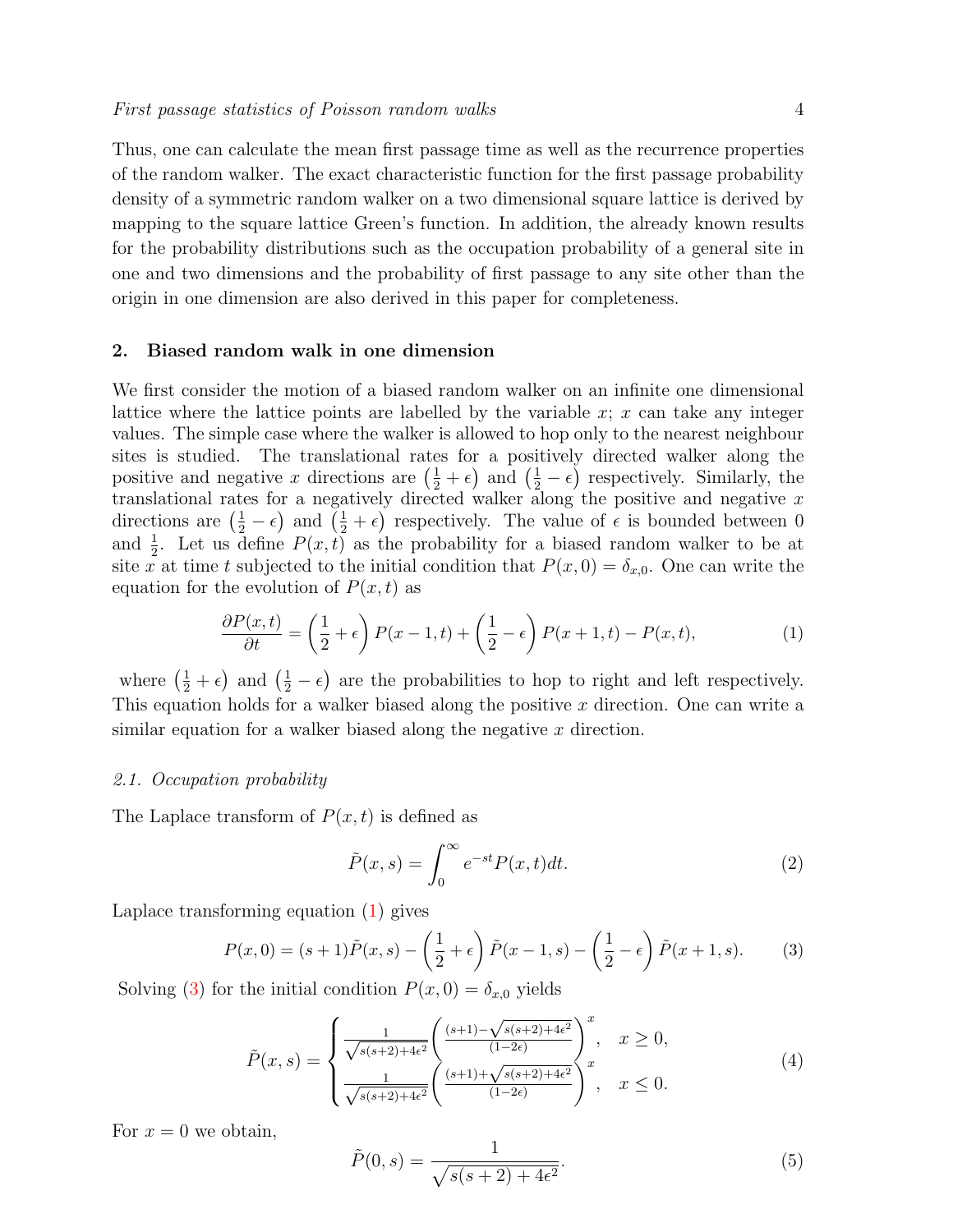<span id="page-4-2"></span>

Figure 1: (a) Occupation probability of a biased random walker  $P(x, t)$ , plotted as a function of time for different x. The solid lines correspond to the theoretical result in  $(6)$  whereas the points are from simulations. The fixed bias used is  $\epsilon = 0.1$ . To sample the small probabilities at short times, averaging has to be done over many realisations. Here, the simulation data is averaged over  $10^8$  realisations. (b) The Laplace transform of the occupation probability of a biased random walker  $\tilde{P}(x, s)$ , plotted as a function of s for different x. The solid lines correspond to the theoretical result in [\(4\)](#page-3-4) and the points are from simulations. (c) Numerical simulation data (points) for  $\tilde{P}(x, s)$  converge with the theoretical result (red solid line) more accurately as the number of realisations N, increases. The error in  $P(x, t)$  due to finite sampling at short times appears as a correction to  $P(x, s)$  in the large s limit. Here, x is fixed to be 4.

These Laplace transforms can be easily inverted and one gets the known result [\[20,](#page-13-15)[21\]](#page-13-16):

<span id="page-4-0"></span>
$$
P(x,t) = e^{-t} \sqrt{\left(\frac{(1+2\epsilon)}{(1-2\epsilon)}\right)^x} I_{|x|}(\sqrt{1-4\epsilon^2}t), \ \forall \ x \in \mathbb{Z},\tag{6}
$$

where  $I_n(z)$  is the modified Bessel function of order n which is a solution to the homogeneous Bessel differential equation  $z^2 \frac{d^2y}{dz^2} + z \frac{dy}{dz} - (z^2 + n^2)y = 0$ . Thus we get the occupation probability of the origin as

<span id="page-4-1"></span>
$$
P(0,t) = e^{-t}I_0(\sqrt{1 - 4\epsilon^2}t) = e^{-t}I_0(2\sqrt{\alpha}t),
$$
\n(7)

where  $\alpha = \frac{1}{4} - \epsilon^2$ . The limits of the distribution are

$$
\lim_{t \to 0} P(0, t) = 1 - t + \left(\frac{1}{2} + \alpha\right)t^2 - \left(\frac{1}{6} + \alpha\right)t^3 + \dots
$$
\n(8)

and

$$
\lim_{t \to \infty} P(0, t) = \frac{e^{(-1 + 2\sqrt{\alpha})t}}{2\sqrt{\pi} \alpha^{\frac{1}{4}}} \frac{1}{\sqrt{t}} + \frac{e^{(-1 + 2\sqrt{\alpha})t}}{32\sqrt{\pi} \alpha^{\frac{3}{4}}} \frac{1}{t^{\frac{3}{2}}} + \frac{9e^{(-1 + 2\sqrt{\alpha})t}}{1024\sqrt{\pi} \alpha^{\frac{5}{4}}} \frac{1}{t^{\frac{5}{2}}} + \dots \tag{9}
$$

For a symmetric random walk ( $\epsilon = 0, \alpha = \frac{1}{4}$  $\frac{1}{4}$ , [\(7\)](#page-4-1) reduces to

$$
P(0,t)_{srw} = e^{-t}I_0(t).
$$
\n(10)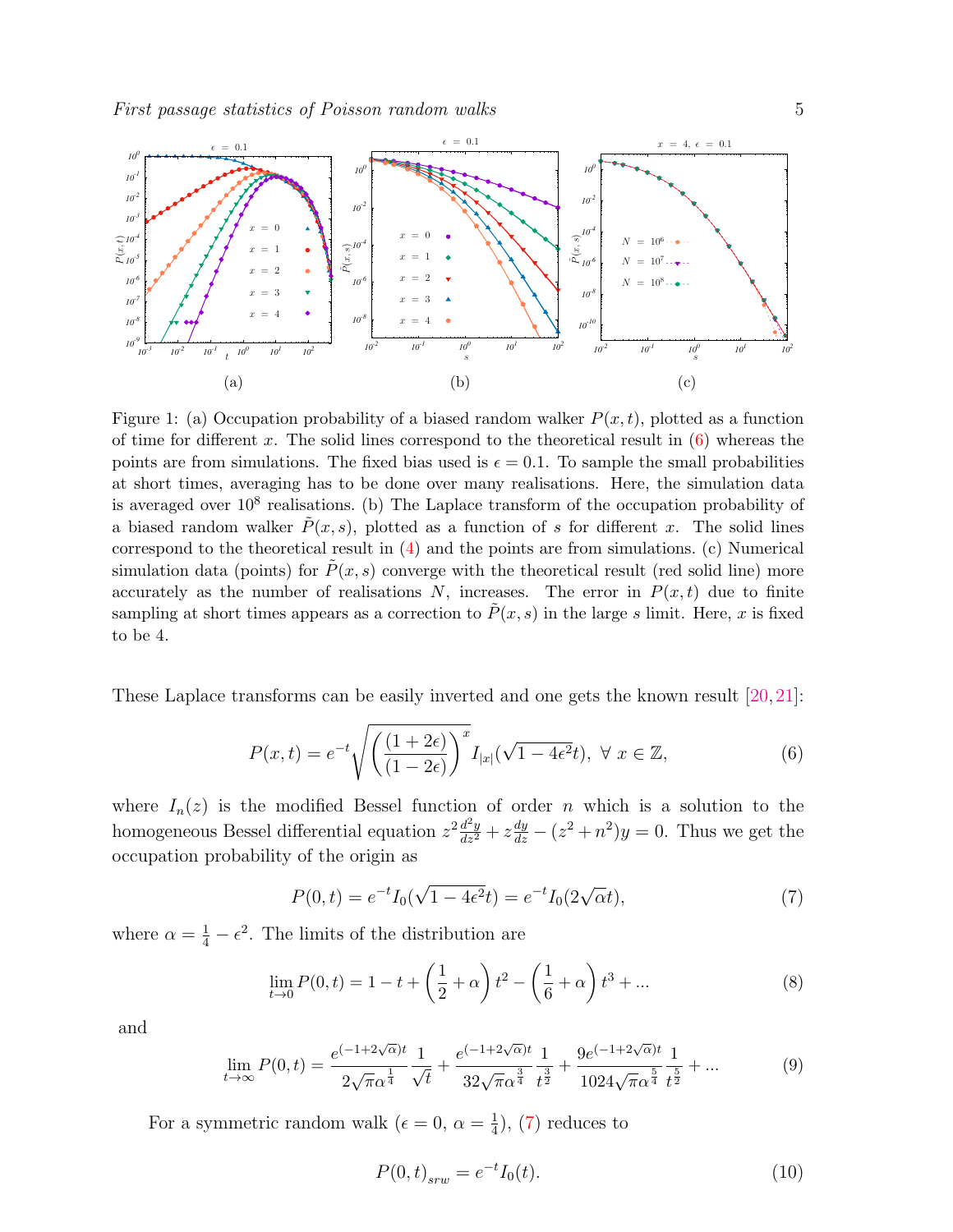The limits are given as

$$
\lim_{t \to 0} P(0, t)_{sw} \approx 1 - t + \frac{3}{4}t^2 - \frac{5}{12}t^3 + \dots \tag{11}
$$

and

$$
\lim_{t \to \infty} P(0, t)_{srw} \approx \frac{1}{\sqrt{2\pi}} \frac{1}{\sqrt{t}} + \frac{1}{8\sqrt{2\pi}} \frac{1}{t^{\frac{3}{2}}} + \frac{9}{128\sqrt{2\pi}} \frac{1}{t^{\frac{5}{2}}} + \dots
$$
\n(12)

The closed form expressions for the site occupation probability  $P(x, t)$  and the corresponding Laplace transform  $\tilde{P}(x, s)$ , in [\(6\)](#page-4-0) and [\(4\)](#page-3-4) are compared with the kinetic Monte Carlo (kMC) simulation results in figure [1.](#page-4-2) The kinetic Monte Carlo algorithm [\[25–](#page-13-18)[27\]](#page-14-0) allows efficient simulations of processes with arbitrary holding times by creating event-to-event transitions directly. Logarithmic binning is done to sample the small probabilities at short times. To get better statistics at short times, sampling has to be done over many realisations. Numerically,  $P(x, s)$  is obtained by a numerical Laplace transform of the data for  $P(x, t)$ . The error in  $P(x, t)$  due to finite sampling at short times appears as a correction to  $\tilde{P}(x, s)$  in the large s limit as seen from figure [1.](#page-4-2) This error decreases as we increase the number of realisations being averaged.

## <span id="page-5-0"></span>2.2. First passage probability

Let us define the first passage probability density  $F(x, t)$ , as the probability that a random walker starting from the origin  $(x = 0)$  at time  $t = 0$  arrives at x for the first time at t. The first passage probability density  $F(x, t)$  is related to the site occupation probability  $P(x, t)$  through

$$
P(x,t) = \int_0^t F(x,t')P(0,t-t')dt' + \delta_{x,0}e^{-t}.
$$
 (13)

The first term in the equation accounts for the walks that first reach x at time  $t' \leq t$  and then return to x in the remaining interval of time  $t - t'$  [\[28\]](#page-14-1). The second term accounts for the initial condition as well as the persistence of the walker in the initial position. Taking a Laplace transform of the above equation gives

<span id="page-5-1"></span>
$$
\tilde{F}(x,s) = \frac{\tilde{P}(x,s)}{\tilde{P}(0,s)}, \ \forall \ x \neq 0,
$$
\n(14)

and

<span id="page-5-2"></span>
$$
\tilde{F}(x=0,s) = \tilde{F}(0,s) = 1 - \frac{1}{\tilde{P}(0,s)(s+1)}.
$$
\n(15)

The probability of return to the origin upto time t,  $R(0, t)$ , is defined as

$$
R(0,t) = \int_0^t F(0,t')dt',
$$
\n(16)

and the probability  $R$ , of ever returning to the origin is defined as

$$
R = \tilde{F}(0,0) = \int_0^\infty F(0,t)dt = R(0,\infty).
$$
 (17)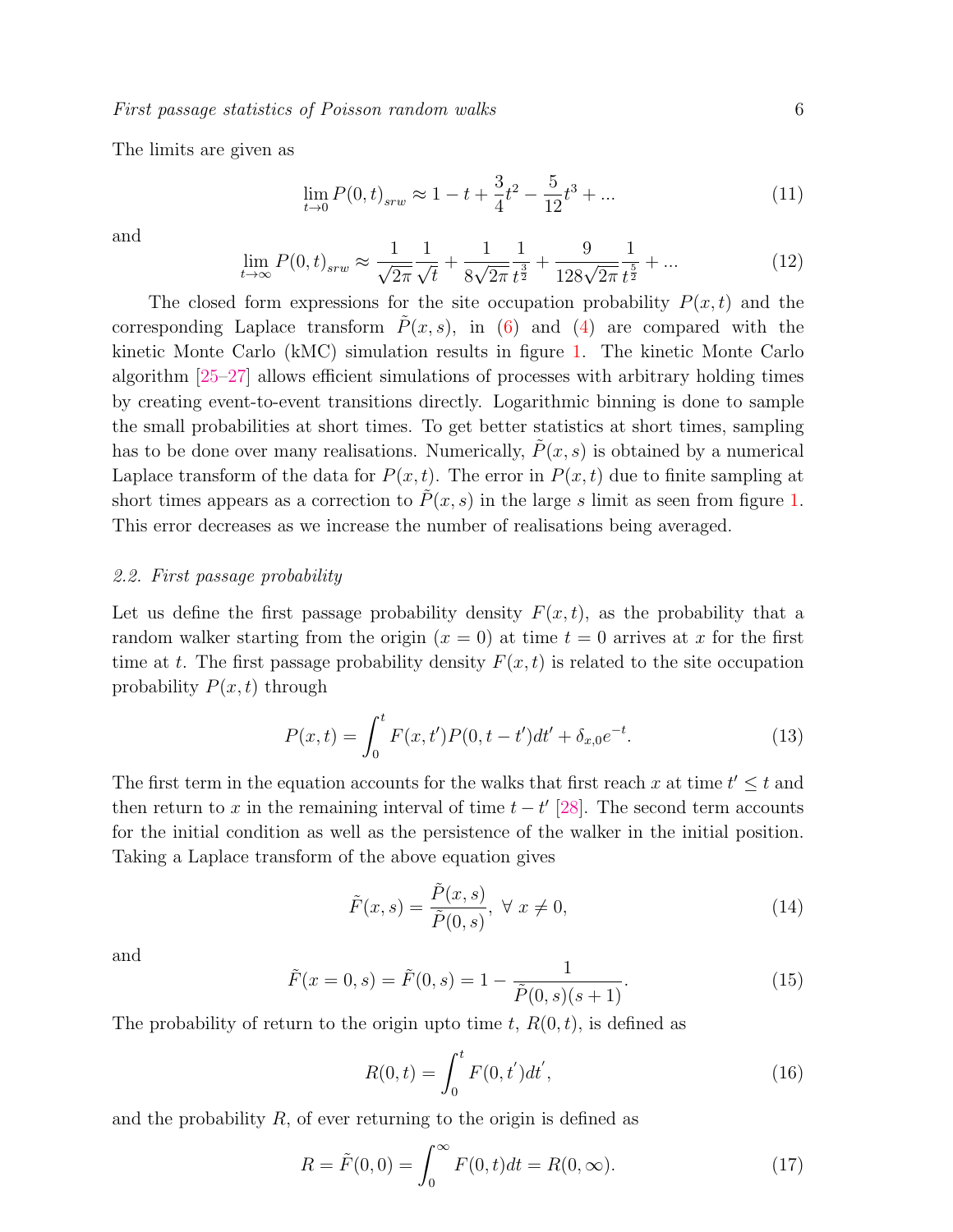First passage statistics of Poisson random walks 7

By definition,

$$
F(0, t = 0) = R(0, t = 0) = 0.
$$
\n(18)

Using  $(4)$  in  $(14)$  gives

<span id="page-6-1"></span>
$$
\tilde{F}(x,s) = \begin{cases}\n\left(\frac{(1+2\epsilon)}{(s+1)+\sqrt{s(s+2)+4\epsilon^2}}\right)^x, & x > 0, \\
\left(\frac{(1-2\epsilon)}{(s+1)+\sqrt{s(s+2)+4\epsilon^2}}\right)^{|x|}, & x < 0,\n\end{cases}
$$
\n(19)

which on inverting gives the well known result [\[21\]](#page-13-16):

<span id="page-6-0"></span>
$$
F(x,t) = e^{-t} \sqrt{\left(\frac{(1+2\epsilon)}{(1-2\epsilon)}\right)^x} \frac{|x|}{t} I_{|x|}(\sqrt{1-4\epsilon^2}t), \ x \neq 0.
$$
 (20)

For the symmetric random walk in one dimension, this equation reduces to

$$
F(x,t)_{srw} = e^{-t} \frac{|x|}{t} I_{|x|}(t), \ x \neq 0.
$$
 (21)

Let us now try to derive an exact expression for the first return probability to the starting site  $(x = 0)$ . Using  $(5)$  in  $(15)$  gives

<span id="page-6-2"></span>
$$
\tilde{F}(0,s) = 1 - \sqrt{1 - \frac{(1 - 4\epsilon^2)}{(s + 1)^2}}.
$$
\n(22)

The above equation can be alternatively derived as follows: To study the return probability to the origin, one has to take account of the fact that the particle has waited at the origin for some time  $\tau_r$  (which is the residual time of the walker) before making the first jump. One can then write a recursion relation for the first return probability to the origin in terms of the first passage probabilities to  $x = +1$  and  $x = -1$ .

$$
F(0, t | \tau_r) = \left(\frac{1}{2} - \epsilon\right) F(+1, t - \tau_r) + \left(\frac{1}{2} + \epsilon\right) F(-1, t - \tau_r),\tag{23}
$$

where  $F(0, t | \tau_r)$  is the conditional first return probability density. The condition is that the first return to the origin at time t happens only after waiting for time  $\tau_r$  before the first jump. If the walker chooses to hop to right (happens with probability  $\frac{1}{2} + \epsilon$  for a positively biased walker) after waiting for time  $\tau_r$  at the origin, one can shift the origin to  $x = +1$  and say that the first return probability to the origin at time t is same as the first passage probability to  $x = -1$  in the remaining time  $t - \tau_r$  from the new shifted origin. If the walker makes a left hop (happens with probability  $\frac{1}{2} - \epsilon$ ), then the new shifted origin is  $x = -1$  and the first return probability to the origin at time t is same as the first passage probability to  $x = +1$  in the remaining time  $t - \tau_r$  from this shifted origin.

From Bayes' theorem, the first return probability density at time  $t$  is

<span id="page-6-3"></span>
$$
F(0,t) = \int_0^t F(0,t|\tau_r)P(\tau_r)d\tau_r,
$$
\n(24)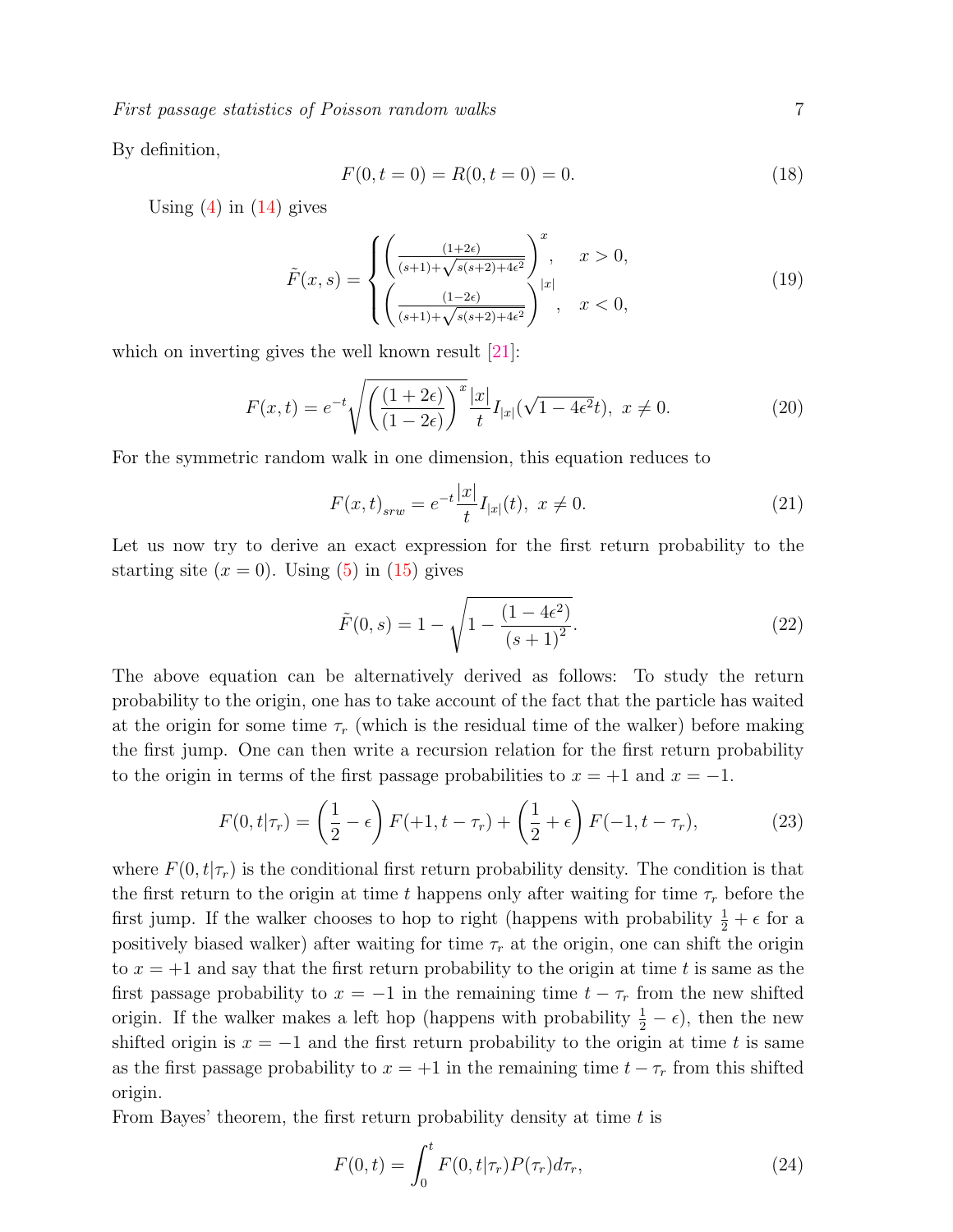<span id="page-7-1"></span>

Figure 2: (a) First passage probability density of a biased random walker  $F(x, t)$ , plotted as a function of time for different  $x$ . The solid lines correspond to the theoretical results in equations [\(20\)](#page-6-0) and [\(26\)](#page-7-0) whereas the points are from simulations. The fixed bias used is  $\epsilon = 0.1$ . The simulation data is averaged over  $10^8$  realisations. (b) The Laplace transform of the first passage probability of a biased random walker  $\tilde{F}(x, s)$ , plotted as a function of s for different x. The solid lines correspond to the theoretical results in equations  $(19)$  and  $(22)$  and the points are from simulations. (c) Numerical simulation data (points) for  $F(x, s)$  converge with the theoretical result (red solid line) more accurately as the number of realisations  $N$ , is increased. The error in  $F(x, t)$  due to finite sampling at short times appears as a correction to  $F(x, s)$  in the large s limit. Here, x is fixed to be 4.

where  $P(\tau_r) = e^{-\tau_r}$  is the Poisson waiting time distribution. Laplace transforming [\(24\)](#page-6-3) and using [\(19\)](#page-6-1) for  $F(+1, s)$  and  $F(-1, s)$  gives [\(22\)](#page-6-2).

The probability  $R$ , of ever returning to the origin for a biased random walker can be found as

$$
R = \tilde{F}(0,0) = \int_0^\infty F(0,t)dt = 1 - 2\epsilon < 1.
$$
 (25)

This implies that the biased random walk is transient in one dimension. If  $\epsilon = 0$ (symmetric random walk), then the walk is recurrent and  $R = 1$ . The Laplace transform in [\(22\)](#page-6-2) can be exactly inverted and it gives

<span id="page-7-0"></span>
$$
F(0,t) = 2\alpha e^{-t} t \left(2 + \pi L_1 \left(2\sqrt{\alpha t}\right)\right) I_0 \left(2\sqrt{\alpha t}\right) - 2\sqrt{\alpha} e^{-t} \left(1 + \sqrt{\alpha \pi t} L_0 \left(2\sqrt{\alpha t}\right)\right) I_1 \left(2\sqrt{\alpha t}\right),\tag{26}
$$

where  $\alpha = \left(\frac{1}{4} - \epsilon^2\right)$ . Here,  $I_n(z)$  is the modified Bessel function of order n defined previously and  $L_n(z)$  is the modified Struve function [\[29\]](#page-14-2) of order n which is a solution to the non-homogeneous Bessel differential equation  $z^2 \frac{d^2 y}{dz^2} + z \frac{dy}{dz} - (z^2 + n^2) y = \frac{4(\frac{z}{2})^{n+1}}{\sqrt{\pi} \Gamma(n + \frac{1}{2})}$  $\frac{(\sqrt[n]{\pi})^2}{\sqrt{\pi}\Gamma(n+\frac{1}{2})}$ . In series representation, these functions are given as

$$
I_n(z) = \left(\frac{z}{2}\right)^n \sum_{k=0}^{\infty} \frac{\left(\frac{z}{2}\right)^{2k}}{\Gamma(k+n+1)k!},\tag{27}
$$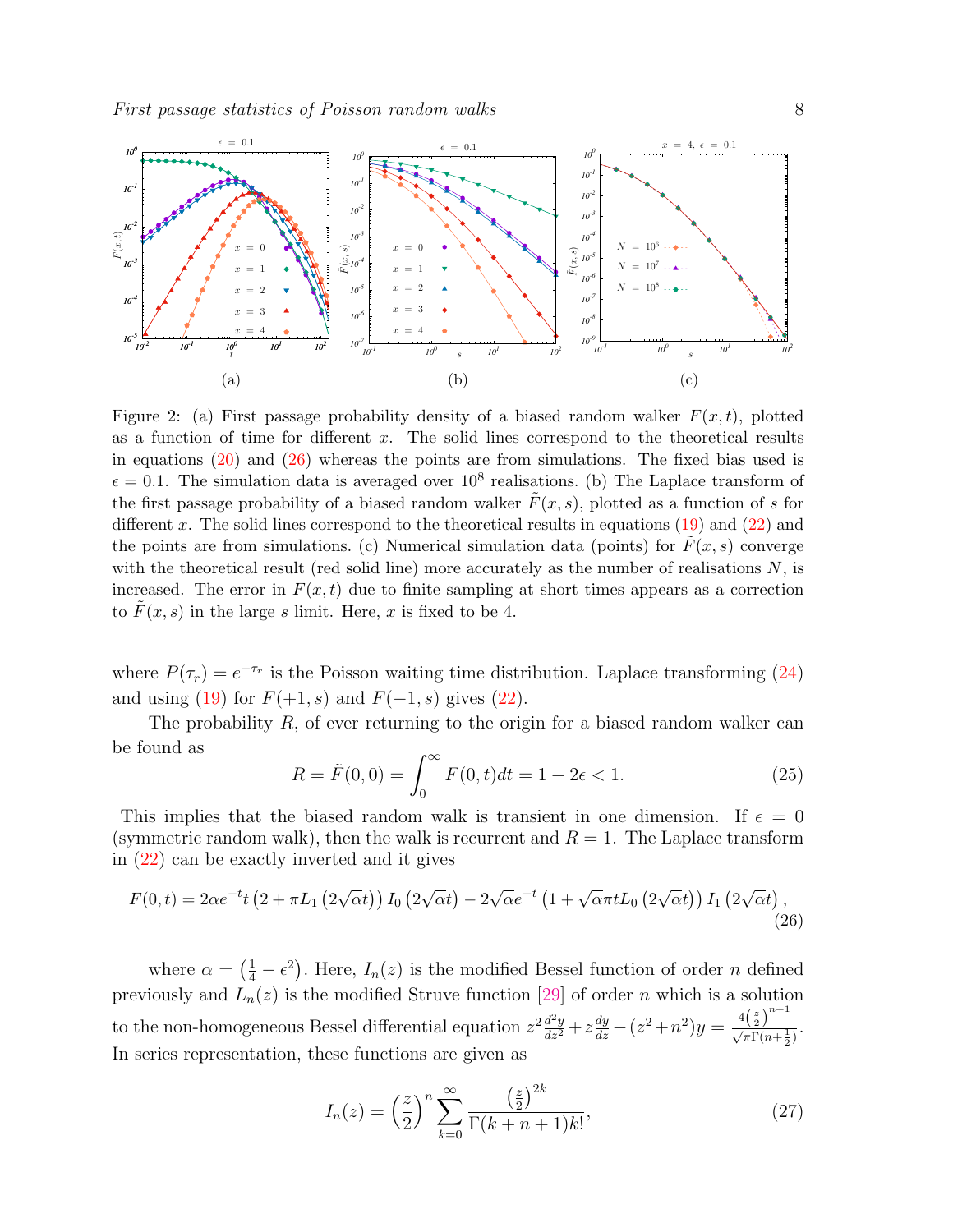First passage statistics of Poisson random walks 9

and

$$
L_n(z) = \left(\frac{z}{2}\right)^{n+1} \sum_{k=0}^{\infty} \frac{\left(\frac{z}{2}\right)^{2k}}{\Gamma\left(k + \frac{3}{2}\right)\Gamma\left(k + n + \frac{3}{2}\right)}.\tag{28}
$$

The exact expression for the first return probability density for a one dimensional biased random walker given in [\(26\)](#page-7-0) is one of the central results of this paper. The limits of this distribution are obtained as

$$
\lim_{t \to 0} F(0, t) = 2\alpha t - 2\alpha t^2 + \frac{1}{3} \left( 3\alpha + \alpha^2 \right) t^3 + \dots
$$
\n(29)

and

$$
\lim_{t \to \infty} F(0, t) = \frac{e^{(-1 + 2\sqrt{\alpha})t}}{2\sqrt{\pi \alpha^{\frac{1}{4}}}} \frac{1}{t^{\frac{3}{2}}} + \frac{9e^{(-1 + 2\sqrt{\alpha})t}}{32\sqrt{\pi \alpha^{\frac{3}{4}}}} \frac{1}{t^{\frac{5}{2}}} + \frac{345e^{(-1 + 2\sqrt{\alpha})t}}{1024\sqrt{\pi \alpha^{\frac{5}{4}}}} \frac{1}{t^{\frac{7}{2}}} + \dots \tag{30}
$$

For a symmetric random walk  $(\alpha = \frac{1}{4})$  $(\frac{1}{4})$ ,  $F(0, t)$  reduces to

$$
F(0,t)_{srw} = \frac{1}{2}e^{-t}((2+\pi L_1(t))tI_0(t) - (2+\pi tL_0(t))I_1(t)),
$$
\n(31)

and the limits are

$$
\lim_{t \to 0} F(0, t)_{sw} = \frac{t}{2} - \frac{t^2}{2} + \frac{13t^3}{48} + \dots
$$
\n(32)

$$
\lim_{t \to \infty} F(0, t)_{srw} = \frac{1}{\sqrt{2\pi}} \frac{1}{t^{\frac{3}{2}}} + \frac{9}{8\sqrt{2\pi}} \frac{1}{t^{5/2}} + \frac{345}{128\sqrt{2\pi}} \frac{1}{t^{7/2}} + \dots
$$
\n(33)

In figure [2,](#page-7-1) the analytical expressions in  $(19)$ ,  $(20)$ ,  $(22)$  and  $(26)$  for the first passage probability density of a biased random walker in one dimension are compared with the numerical simulations of the same. In order to extract  $\tilde{F}(x, s)$ , we perform numerical Laplace transformation of the data for  $F(x, t)$ . Since it is difficult to resolve the small time first passage probabilities exactly to arbitrary accuracy by simulations, the numerical Laplace transform exhibits a finite error in the large s limit. This error reduces by increasing the number of realisations being averaged.

#### <span id="page-8-0"></span>3. Symmetric random walk in two dimensions

We next consider the motion of a symmetric random walker on a two dimensional square lattice where the lattice points are labelled by variables  $(x, y)$ . The simplest case where only nearest neighbour hops are allowed is studied. Let  $P(x, y, t)$  be the probability for the random walker to be at lattice position  $(x, y)$  at time t given that  $P(x, y, t = 0) = \delta_{x,0}\delta_{y,0}$ . The translational rate for a symmetric random walker along all the four lattice directions is  $\frac{1}{4}$ . One can write the equation for the evolution of  $P(x, y, t)$ as

<span id="page-8-1"></span>
$$
\frac{\partial P(x,y,t)}{\partial t} = \frac{1}{4} \left( P(x-1,y,t) + P(x+1,y,t) + P(x,y-1,t) + P(x,y+1,t) \right) - P(x,y,t). \tag{34}
$$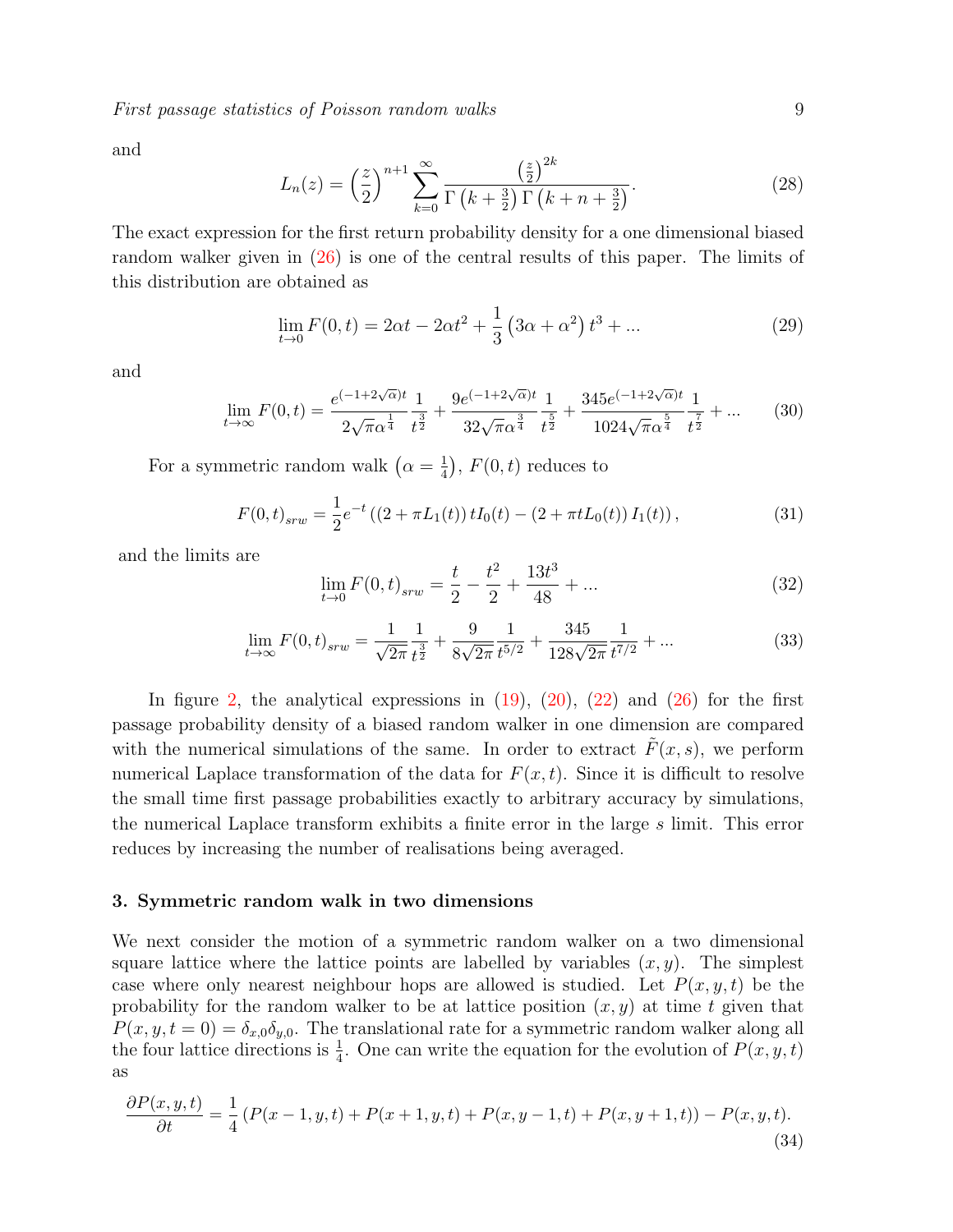# <span id="page-9-0"></span>3.1. Occupation probability

Let us define the Fourier-Laplace transform of the occupation probability as

$$
\tilde{P}(k_x, k_y, s) = \int_0^\infty \sum_{x = -\infty}^\infty \sum_{y = -\infty}^\infty e^{i(k_x x + k_y y) - st} P(x, y, t) dt.
$$
\n(35)

From [\(34\)](#page-8-1), we get

$$
\tilde{P}(k_x, k_y, s) = \frac{2}{2(1+s) - \cos k_x - \cos k_y}.
$$
\n(36)

Doing a Fourier inversion of the above equation gives the Laplace transform of the occupation probability. That is,

<span id="page-9-1"></span>
$$
\tilde{P}(x, y, s) = \frac{1}{4\pi^2} \int_{-\pi}^{\pi} \int_{-\pi}^{\pi} e^{-i(k_x x + k_y y)} P(k_x, k_y, s) dk_x dk_y.
$$
\n(37)

Integrals of this kind appear when we deal with the Green's functions for various lattice structures in different dimensions. The Green's function is the kernel of the discrete Laplacian operator  $(\nabla^2)$  on the d dimensional lattice. Although these lattice Green's functions [\[30–](#page-14-3)[36\]](#page-14-4) have been computed in closed form in terms of generalised hypergeometric functions [\[37\]](#page-14-5) and other special functions, the fact that these are exactly the same integrals that appear in the random walk context is still not widely identified. For example, the integral in [\(37\)](#page-9-1) is exactly the lattice Green's function for a square lattice [\[30\]](#page-14-3). For references on the applications of the lattice Green's functions in random walk studies, see [\[38](#page-14-6)[–40\]](#page-14-7). Other examples for the applications of lattice Green's functions in varying physical situations can be found in  $[41-44]$  $[41-44]$ . This paper utilises the already known results for lattice Green's functions in the literature to compute the double integral in [\(37\)](#page-9-1). Katsura and Inawashiro have exactly computed the square lattice Green's function in [\[30\]](#page-14-3). Using this, we obtain

<span id="page-9-2"></span>
$$
\tilde{P}(x,y,s) = \frac{{}_{4}F_{3}\left(\frac{1+|x|+|y|}{2},\frac{1+|x|+|y|}{2},\frac{2+|x|+|y|}{2},\frac{2+|x|+|y|}{2};1+|x|,1+|y|,1+|x|+|y|;\frac{1}{(1+s)^{2}}\right)}{2^{2(|x|+|y|)}(1+s)^{1+|x|+|y|}\frac{|x|!|y|!}{(|x|+|y|)!}}.
$$
\n(38)

The general hypergeometric function  ${}_{p}F_{q}(a_1, a_2, ..., a_p; b_1, b_2, ..., b_q; z)$  [\[45\]](#page-14-10) is defined as

$$
{}_{p}F_{q}(a_{1}, a_{2}, ..., a_{p}; b_{1}, b_{2}, ..., b_{q}; z) = \sum_{k=0}^{\infty} \frac{(a_{1})_{k} ... (a_{p})_{k} z^{k}}{(b_{1})_{k} ... (b_{q})_{k} k!},
$$
\n(39)

where  $(a)_k$  [and  $b(k)$ ] is the rising factorial or the Pochhammer symbol given as

$$
(a)_k = \frac{\Gamma(a+k)}{\Gamma(a)}, \ \forall \ k \in \mathbb{Z}^*.
$$

For  $x = y$ , the integration yields,

$$
\tilde{P}(x,s) = \frac{\Gamma\left(\frac{1}{2} + |x|\right) \, _2F_1\left(\frac{1+2|x|}{2}, \frac{1+2|x|}{2}; 1+2|x|; \frac{1}{(1+s)^2}\right)}{2^{2|x|}(1+s)^{1+2|x|}\sqrt{\pi}\Gamma(1+|x|)},\tag{41}
$$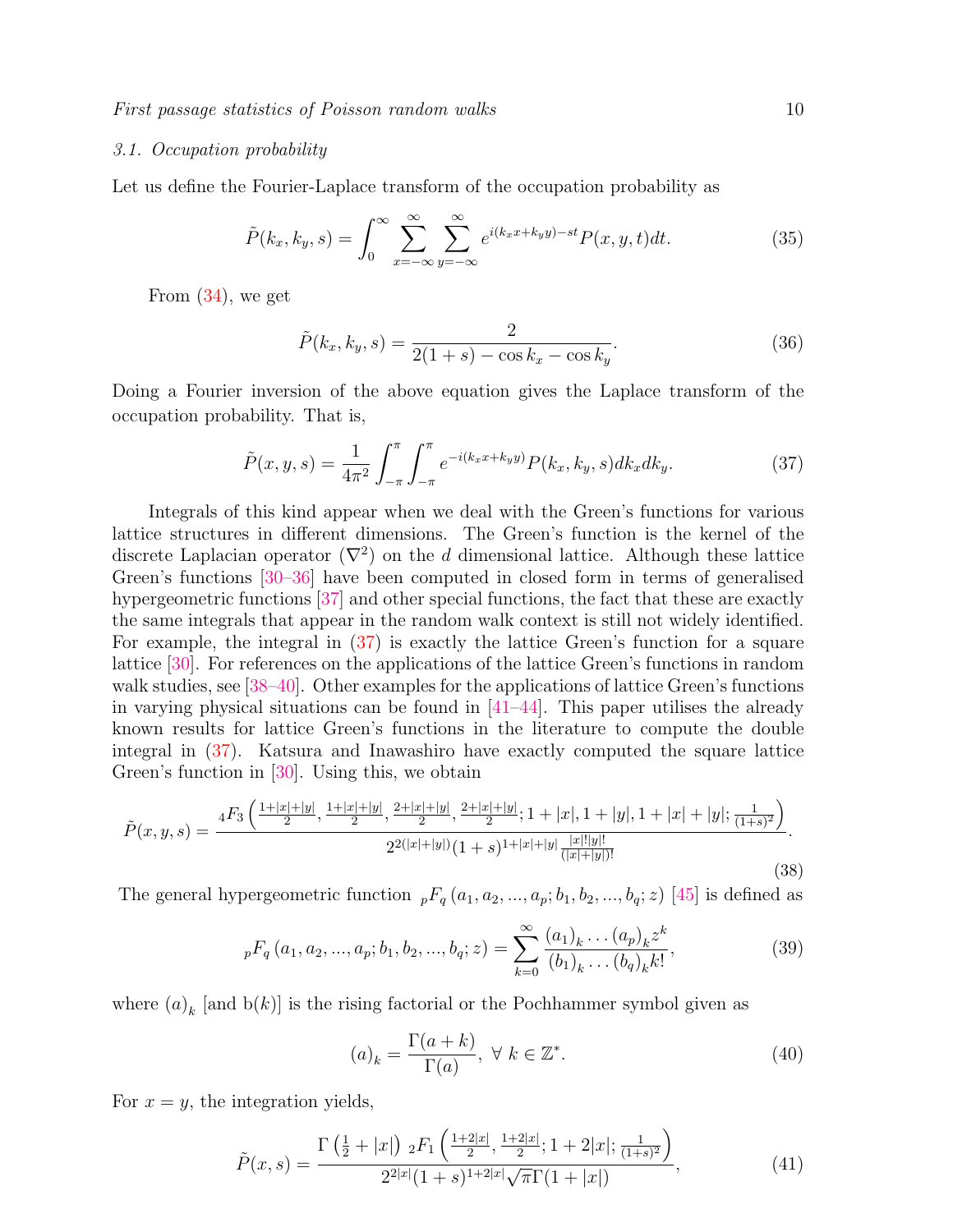<span id="page-10-2"></span>

Figure 3: (a) Occupation probability of a symmetric random walker  $P(x, y, t)$ , in two dimensions plotted as a function of time for different  $x, y$ . The solid lines correspond to the theoretical result in [\(46\)](#page-10-0) whereas the points are from simulations. The simulation data is averaged over  $10^8$  realisations. (b) The Laplace transform of the occupation probability of a symmetric random walker in two dimensions  $\tilde{P}(x, y, s)$ , plotted as a function of s for different x, y. The solid lines correspond to the theoretical result in  $(38)$  and the points are from simulations. (c) Numerical simulation data (points) for  $\tilde{P}(x, y, s)$  converge with the theoretical result (black solid line) more accurately as the number of realisations is increased. The error in  $P(x, y, t)$  due to finite sampling at short times appears as a correction to  $\tilde{P}(x, y, s)$ in the large  $s$  limit. Here,  $x$  and  $y$  are fixed to be 4.

where  $\tilde{P}(x, s) = \tilde{P}(x, x, s)$  from which we get

<span id="page-10-1"></span>
$$
\tilde{P}(0,s) = \frac{2K\left(\frac{1}{(1+s)^2}\right)}{\pi(1+s)}.
$$
\n(42)

 $\Gamma$  is the Gamma function and K is the elliptic integral of the first kind defined as

$$
K(m) = \int_0^{\frac{\pi}{2}} \frac{1}{\sqrt{1 - m \sin^2(\theta)}} d\theta.
$$
 (43)

The limits of the Laplace transform in [\(42\)](#page-10-1) are found to be

$$
\lim_{s \to 0} \tilde{P}(0, s) = -\frac{\log\left(\frac{s}{8}\right)}{\pi} + \frac{s\left(1 + \log\left(\frac{s}{8}\right)\right)}{2\pi} - \frac{s^2\left(7 + 5\log\left(\frac{s}{8}\right)\right)}{16\pi} + ..., \tag{44}
$$

and

$$
\lim_{s \to \infty} \tilde{P}(0, s) \approx \frac{1}{s} - \frac{1}{s^2} + \frac{5}{4s^3} - \frac{7}{4s^4} + \dots
$$
 (45)

[\(38\)](#page-9-2) on Laplace inversion gives the known result [\[21\]](#page-13-16),

<span id="page-10-0"></span>
$$
P(x, y, t) = e^{-t} I_{|x|} \left(\frac{t}{2}\right) I_{|y|} \left(\frac{t}{2}\right). \tag{46}
$$

The comparison of the theoretical results for the occupation probability in two dimensions  $(38)$ ,  $(46)$  for different combinations of x and y with numerical simulation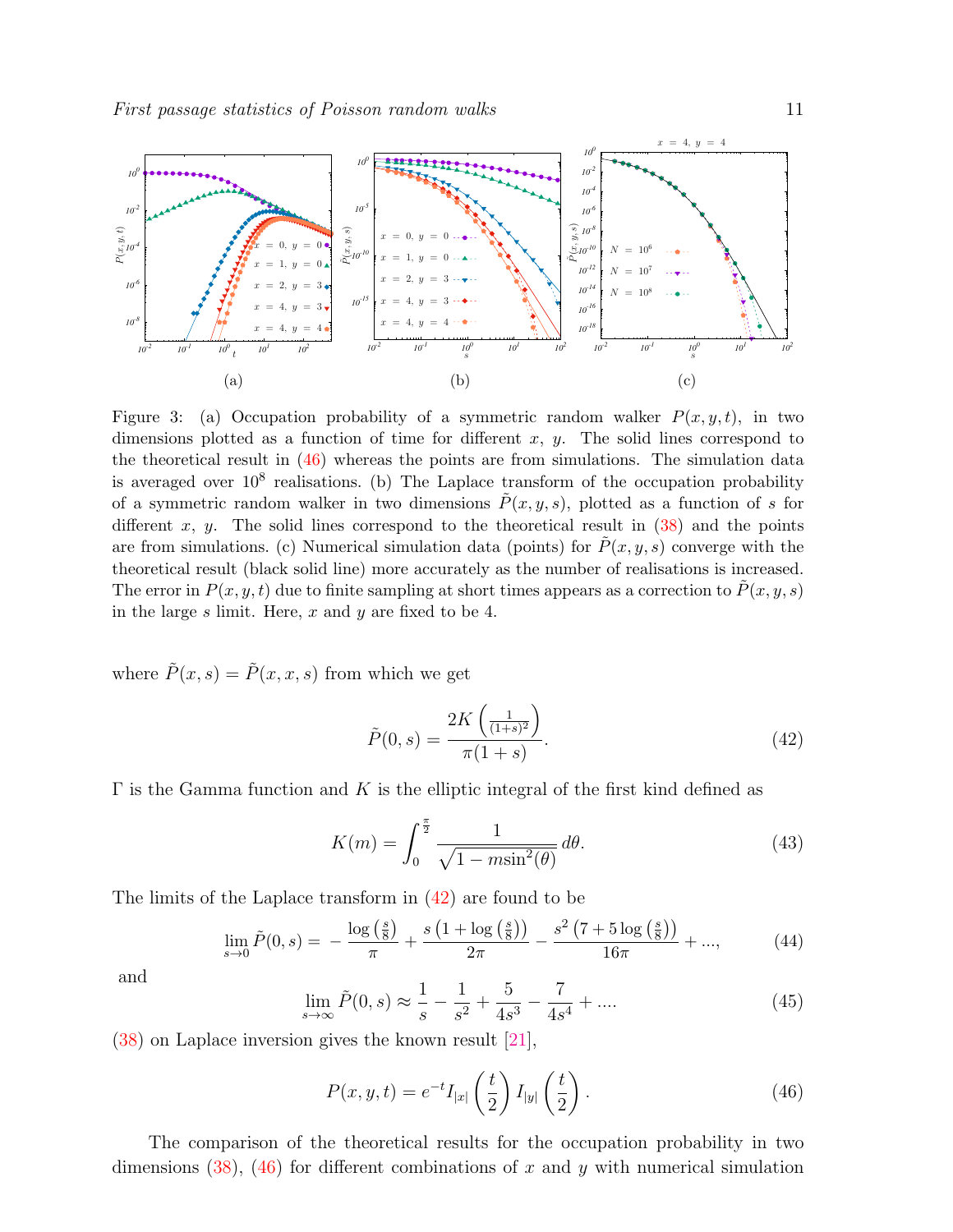data is presented in figure [3.](#page-10-2) For the lattice points close to the origin, numerical data fits well with the theoretical prediction. However, the small time occupation probabilities of the lattice points farther away from the origin are not well resolved due to finite sampling. This appears as a correction to the Laplace transform in the large s limit (see figure [3b\)](#page-10-2). This error can be reduced by increasing the number of realisations being averaged. The convergence of the simulation data for  $\tilde{P}(x, y, s)$  to the theoretical prediction with an increase in the number of realisations is shown in figure [3c.](#page-10-2)

#### <span id="page-11-0"></span>3.2. First passage probability

Similar to the calculation in one dimension, one can write recursion relations connecting the Laplace transforms of the occupation probability and the first passage probability density in two dimensions. For  $x = y = 0$ , we get

<span id="page-11-3"></span>
$$
\tilde{F}(0,s) = 1 - \frac{1}{\tilde{P}(0,s)(s+1)},
$$
\n(47)

where  $\tilde{F}(0, s) = \tilde{F}(0, 0, s)$  and  $\tilde{P}(0, s) = \tilde{P}(0, 0, s)$ . For non zero x, y, we get

<span id="page-11-1"></span>
$$
\tilde{F}(x, y, s) = \frac{\tilde{P}(x, y, s)}{\tilde{P}(0, s)}, \ \forall \ x, \ y \neq 0.
$$
\n(48)

Using  $(38)$  and  $(42)$  in  $(48)$  yields

<span id="page-11-2"></span>
$$
\tilde{F}(x,y,s) = \frac{{}_{4}F_{3}\left(\frac{1+|x|+|y|}{2},\frac{1+|x|+|y|}{2},\frac{2+|x|+|y|}{2},\frac{2+|x|+|y|}{2};1+|x|,1+|y|,1+|x|+|y|;\frac{1}{(1+s)^{2}}\right)}{2K\left(\frac{1}{(1+s)^{2}}\right)2^{2(|x|+|y|)}(1+s)^{|x|+|y|}\frac{|x|!|y|!}{\pi(|x|+|y|)!}}.
$$
\n(49)

[\(49\)](#page-11-2) is the exact analytic expression for the characteristic function of the first passage time distribution of a symmetric random walker on a two dimensional square lattice. This expression holds for any site other than the origin. The corresponding expression for diagonal sites is greatly simplified by setting  $x = y$  and the characteristic function turns out to be

$$
\tilde{F}(x,s) = \frac{\pi \Gamma\left(\frac{1}{2} + x\right) \, _2F_1\left(\frac{1}{2} + x, \frac{1}{2} + x; 1 + 2x; \frac{1}{(1+s)^2}\right)}{2^{2x}(1+s)^{2x}\sqrt{\pi}\Gamma(1+x)2K\left(\frac{1}{(1+s)^2}\right)},\tag{50}
$$

where  $\tilde{F}(x, s) = \tilde{F}(x, x, s)$ . The characteristic function for the time of first return to the origin  $(x = y = 0)$  is found by using [\(42\)](#page-10-1) in [\(47\)](#page-11-3). This gives

<span id="page-11-4"></span>
$$
\tilde{F}(0,s) = 1 - \frac{\pi}{2K\left(\frac{1}{(1+s)^2}\right)}.\tag{51}
$$

The limits to  $(51)$  are found to be

<span id="page-11-5"></span>
$$
\lim_{s \to 0} \tilde{F}(0, s) = 1 + \frac{\pi}{\log\left(\frac{s}{8}\right)} + \frac{\pi s (1 - \log\left(\frac{s}{8}\right))}{2 \log^2\left(\frac{s}{8}\right)} + ..., \tag{52}
$$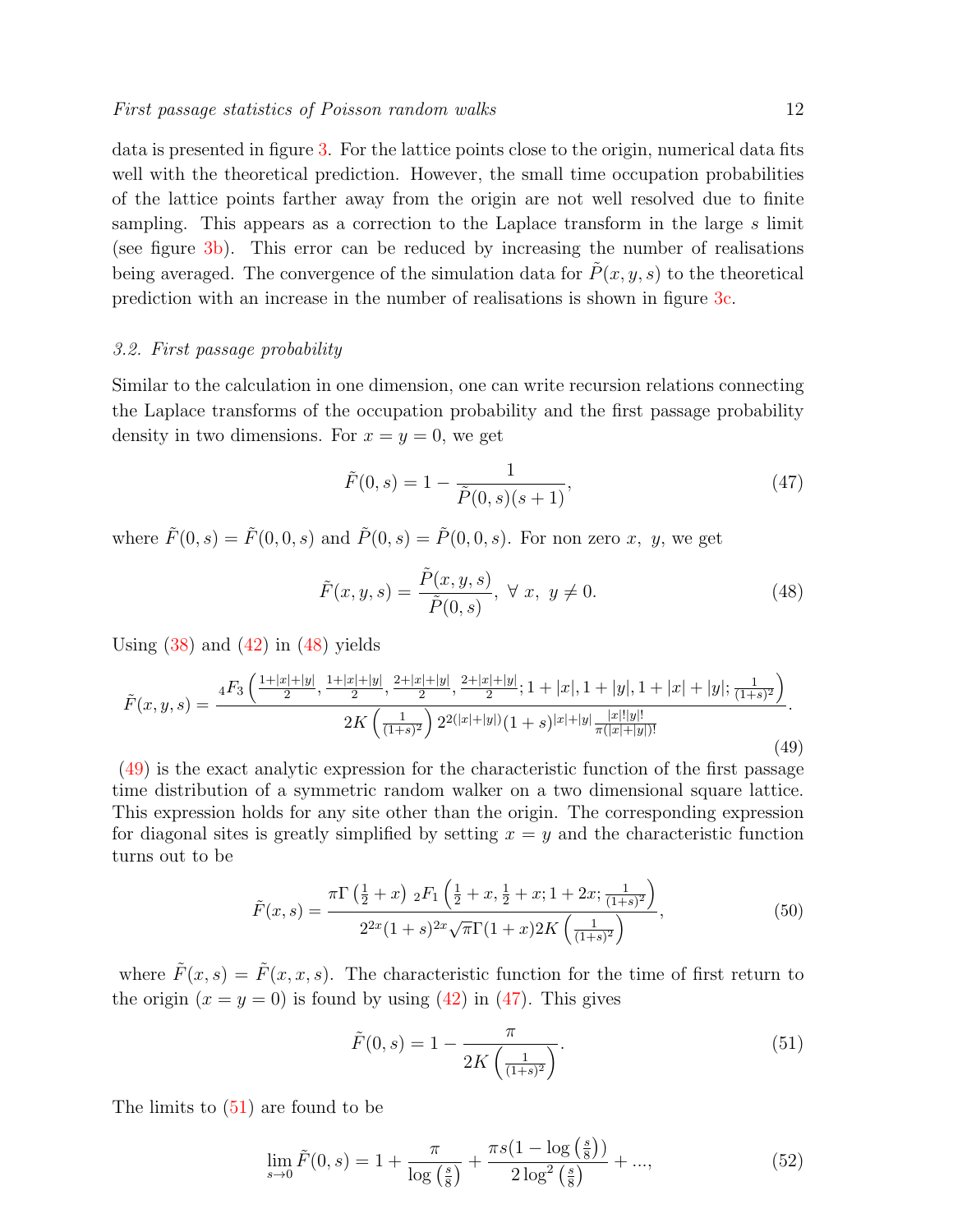<span id="page-12-1"></span>

Figure 4: (a) The characteristic function of the first passage time distribution of a symmetric random walker on a two dimensional square lattice  $\tilde{F}(x, y, s)$ , plotted as a function of s for different x, y. The solid lines correspond to the theoretical result in  $(49)$  whereas the points are from simulations. The simulation data is averaged over  $10^8$  realisations. (b) Numerical simulation data (points) for  $\overline{F}(x, y, s)$  converge with the theoretical result (black solid line) more accurately as the number of realisations is increased. The error in  $F(x, y, t)$  due to finite sampling appears as a correction to  $\tilde{F}(x, y, s)$  in the large s limit. Here, x and y are fixed to be 4.

$$
\lim_{s \to \infty} \tilde{F}(0, s) = \frac{1}{4s^2} - \frac{1}{2s^3} + \frac{53}{64s^4} - \frac{21}{16s^5} + \dots
$$
\n(53)

The asymptotic behaviour of  $F(0, t)$  can be deduced from [\(52\)](#page-11-5) by doing a term by term Laplace inversion. For the leading order term, we have

$$
\lim_{t \to \infty} F(0, t) = \frac{\pi}{t \log^2(t)},\tag{54}
$$

which matches with the asymptotic time dependence in [\[19\]](#page-13-14).

The characteristic function  $F(x, y, s)$ , in [\(49\)](#page-11-2) is compared with numerical simulation data in figure [4.](#page-12-1) Numerically, this is done by taking a numerical Laplace transform of the data for  $F(x, y, t)$ . For the sites closer to the origin, finite sampling gives a very good fit with the theoretical prediction. The error in  $\tilde{F}(x, y, s)$  due to finite sampling in the large s limit increases as we go farther from the origin. However, this can be reduced by increasing the number of realisations being averaged (see figure  $4b$ ).

#### <span id="page-12-0"></span>4. Summary and conclusions

In this paper, we have investigated the first passage properties of continuous time Markov processes on one and two dimensional infinite lattices. We have derived exact closed forms for the first passage probability density in one and two dimensions. First, we derived an exact expression for the probability of first return to the origin of a biased random walker in one dimension in terms of modified Bessel and Struve functions. Next, we obtained an exact expression for the characteristic function or the Laplace transform of the probability of first passage to an arbitrary site of a symmetric random walker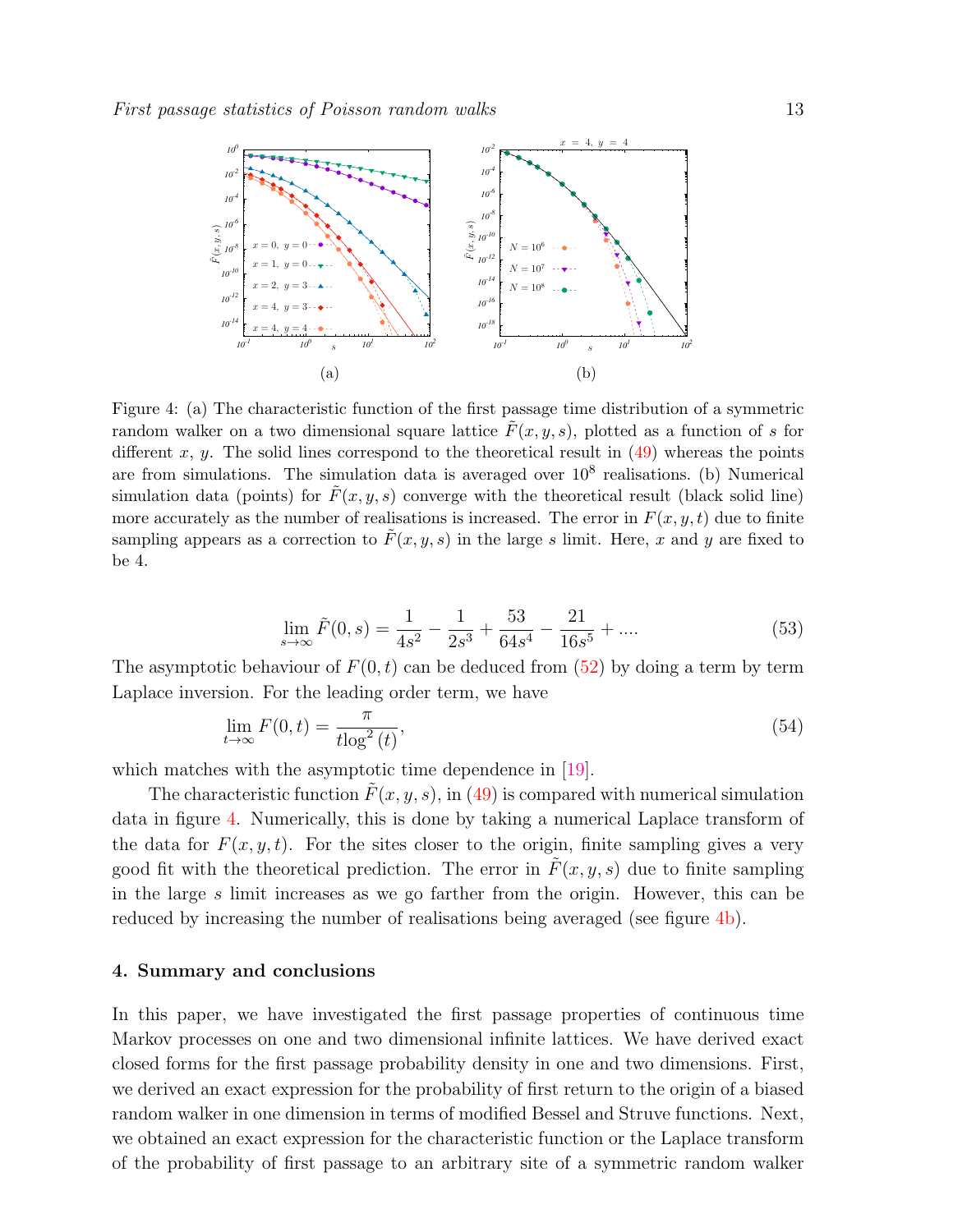on a two dimensional square lattice. This primary result for the characteristic function follows from the mapping to the square lattice Green's function. As the mapping to lattice Green's functions is quite general, it would be interesting to extend this mapping to other lattice structures as well as to higher dimensions [\[30–](#page-14-3)[36\]](#page-14-4).

# <span id="page-13-0"></span>5. Acknowledgments

Useful discussions with Kabir Ramola, Mustansir Barma, Dipanjan Mandal, Roshan Maharana, Vishnu V. Krishnan, Pappu Acharya, Debankur Das and Soham Mukhopadhyay are gratefully acknowledged. This project was funded by intramural funds at TIFR Hyderabad from the Department of Atomic Energy (DAE).

# References

- <span id="page-13-1"></span>[1] Chou T and D'Orsogna M R 2014 First passage problems in biology First-passage phenomena and their applications (World Scientific) pp 306–345
- [2] Kenwright D A, Harrison A W, Waigh T A, Woodman P G and Allan V J 2012 Physical Review E 86 031910
- <span id="page-13-2"></span>[3] Condamin S, Tejedor V, Voituriez R, Bénichou O and Klafter J 2008 Proceedings of the National Academy of Sciences 105 5675–5680
- <span id="page-13-3"></span>[4] Szabo A, Schulten K and Schulten Z 1980 The Journal of chemical physics 72 4350–4357
- <span id="page-13-4"></span>[5] Park S, Sener M K, Lu D and Schulten K 2003 The Journal of chemical physics 119 1313–1319
- <span id="page-13-5"></span>[6] Liu H, Liao C Y, Ko J Y and Lih J S 2017 Physica A: Statistical Mechanics and its Applications 477 114–127
- [7] Zhang D and Melnik R V 2009 Applied Stochastic Models in Business and Industry 25 565–582
- <span id="page-13-6"></span>[8] Chicheportiche R and Bouchaud J P 2014 Some applications of first-passage ideas to finance First-Passage Phenomena and Their Applications (World Scientific) pp 447–476
- <span id="page-13-7"></span>[9] Pólya G 1921 Mathematische Annalen 84 149–160
- <span id="page-13-8"></span>[10] Montroll E W and Weiss G H 1965 Journal of Mathematical Physics 6 167–181
- <span id="page-13-9"></span>[11] Montroll E W and West B J 1979 Fluctuation phenomena 66 61
- <span id="page-13-10"></span>[12] Kutner R and Masoliver J 2017 The European Physical Journal B 90 1–13
- <span id="page-13-11"></span>[13] Mainardi F 2020 Mathematics 8 641
- <span id="page-13-12"></span>[14] Siegert A J 1951 *Physical Review* **81** 617
- [15] Burkhardt T W 2014 First passage of a randomly accelerated particle First-Passage Phenomena and Their Applications (World Scientific) pp 21–44
- [16] Bénichou O and Voituriez R 2014 First-passage times of intermittent random walks First-passage Phenomena And Their Applications (World Scientific) pp 70–95
- [17] Khantha M and Balakrishnan V 1983 Pramana 21 111–122
- <span id="page-13-13"></span>[18] Balakrishnan V and Khantha M 1983 Pramana 21 187–200
- <span id="page-13-14"></span>[19] Redner S 2001 A guide to first-passage processes (Cambridge university press)
- <span id="page-13-15"></span>[20] Feller W 2008 An introduction to probability theory and its applications, vol 2 (John Wiley & Sons)
- <span id="page-13-16"></span>[21] Balakrishnan V 1983 Rendiconti del Seminario Matematico e Fisico di Milano 53 273–284
- [22] Balakrishnan V, Van den Broeck C and Hänggi P 1988 Physical Review  $\Lambda$  38 4213
- [23] Balakrishnan V and Venkataraman G 1981 Pramana 16 109–130
- <span id="page-13-17"></span>[24] Prasad M and Unnikrishnan K 1984 Physica A: Statistical Mechanics and its Applications 127 659–666
- <span id="page-13-18"></span>[25] Prados A, Brey J and Sánchez-Rey B 1997 Journal of statistical physics 89 709–734
- [26] Bortz A B, Kalos M H and Lebowitz J L 1975 Journal of Computational Physics 17 10–18